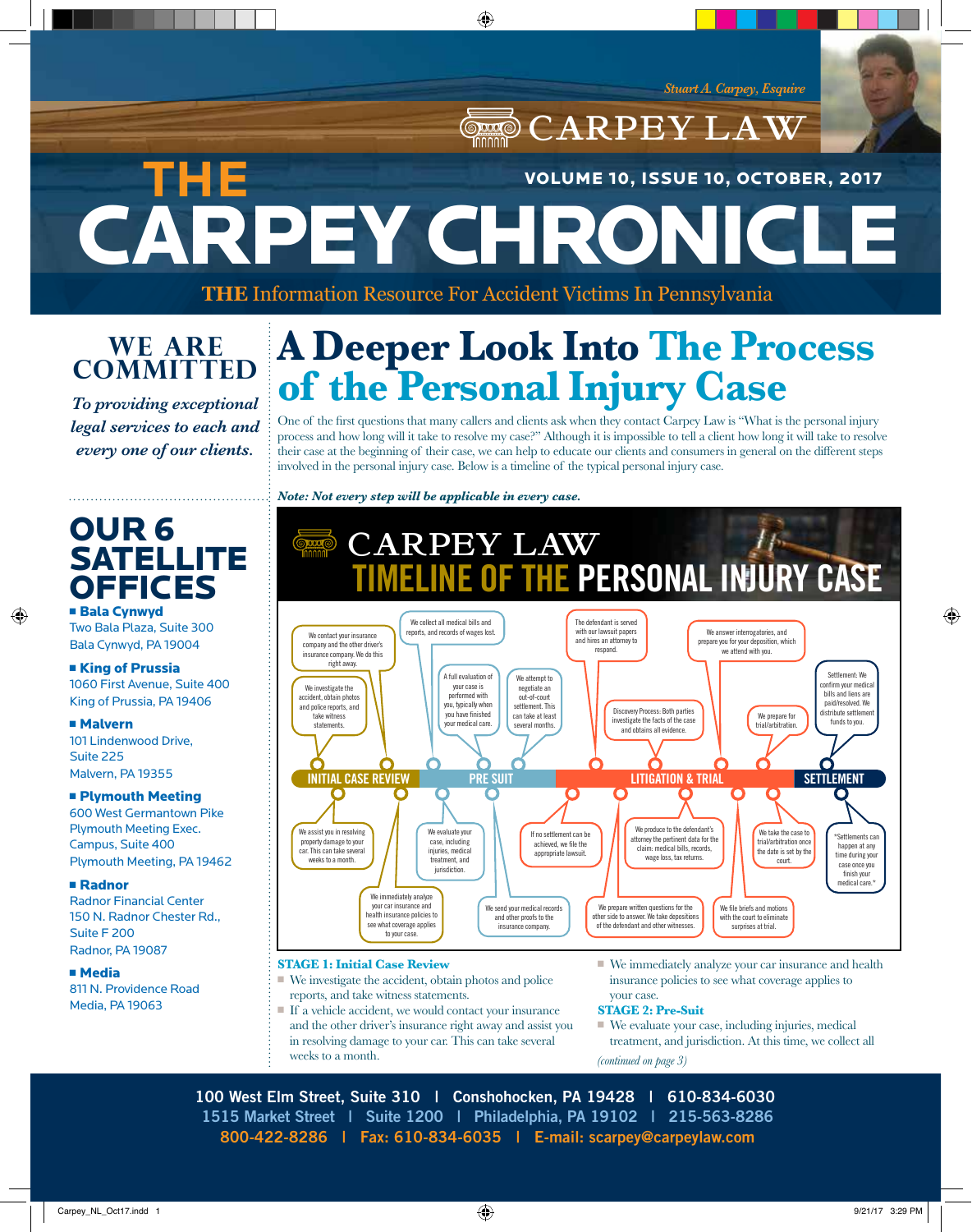## THE CARPEY CHRONICLE

## LAURA CARPEY'S RECIPE OF THE MONTH **Mushroom Barley Soup with Mini Meatballs**

## **INGREDIENTS**

- $\Box$  4 C beef stock or low-sodium broth
- $\blacksquare$  1 C water
- $\blacksquare$  1/2 C pearled barley
- $\blacksquare$  1 large thyme sprig
- <sup>n</sup> Salt and freshly ground pepper
- $\Box$  2 T extra-virgin olive oil
- $\blacksquare$  1 lb. mixed wild and cultivated mushrooms, stemmed and thinly sliced (or 3/4 lb pre sliced mushrooms)
- $\blacksquare$  1 lg. shallot, finely chopped
- $\blacksquare$  1/2 lb. ground sirloin
- $\blacksquare$  1 lg. egg

⊕

- 2 T dry bread crumbs
- <sup>n</sup> 2 T freshly grated Parmigiano-Reggiano

### $\Box$  2 T chopped flat-leaf parsley

■ Sour cream, for serving (optional)

#### **INSTRUCTIONS**

1. In a large saucepan, combine the stock, water, barley and thyme. Season with salt and pepper and bring to a boil. Cover and cook over low heat until the barley is nearly tender, about 18 minutes. 2. Meanwhile, in a large nonstick skillet, heat the oil. Add the mushrooms and shallot, season with salt and pepper and cook over high heat until tender and browned, about 8 minutes. 3. In a medium bowl, combine the sirloin, egg, bread crumbs, cheese, 1/2 tsp of salt and 1/4 tsp of pepper. Knead the mixture until blended, then roll it into sixteen 1-inch balls.

 $\sum$ 

♠

*Credit: Food and Wine*

4. Add the meatballs and mushrooms to the soup and simmer over moderate heat until the meatballs are cooked through and the barley is tender, about 8 minutes. Discard the thyme. Stir the parsley into the soup and serve in bowls with sour cream.

# $\mathcal{F}_{\mathcal{A}}$  and  $\mathcal{F}_{\mathcal{A}}$  and  $\mathcal{F}_{\mathcal{A}}$  and  $\mathcal{F}_{\mathcal{A}}$ **Referrals**

Last month, a prior client, Eddie W., referred his wife to us who had recently been involved in a car accident. His wife was injured, so naturally, he wanted to ensure that she would get the best representation for her accident case. Eddie knew just what to do- contact Stuart Carpey. When he did, he relayed to our office, "Stuart Carpey is like family. We go WAY BACK, AND WE WOULDN'T GO ANYWHERE ELSE.'

The best compliment we can receive is when a current or past client refers us their friends and family members because they trust that Carpey Law will handle their case with the utmost care and attention. Thank you, Eddie, for trusting us



## **Question: "How do you prove that an accident caused your injury?"**

Stuart's

RIVIA GAME

Answer: In order to prove injuries related to a personal injury claim, not only do you have to prove that a negligent act caused your injuries but you must also prove that you suffered a real injury as a result of someone else's negligence. The only way to do this is through medical documentation. It is extremely important that injury victims follow up with their family doctor or another doctor after an accident and closely follow the treatment regimen recommended by the doctor. Without proper medical documentation from your doctors, you will lack the evidence needed in order to prove your personal injury claim.

## **REMINDER ABOUT OUR FIRM'S COMMUNICATION POLICY**

**About us:** We perform very high quality legal work. We are highly competent and we have a highly competent support staff, but we are not perfect. We can make mistakes. We will correct a mistake if we find it or if you point it out.

It is our policy to return phone calls in the order they are received and based on the priority of the situation. If you leave a message, your call will be returned usually within 24 hours. Some clients feel that calling multiple times in a day will get their call answered faster, but that is not the case. Email is the quickest way to get a response from anyone in the office.

We work by appointment only. Without an

appointment, it is unlikely Mr. Carpey would be able to meet with you.

Please utilize our support staff to answer your questions and to give you status reports. Our legal assistants and paralegals are very experienced and will often be able to respond to your requests.

♠

## OCTOBER 2017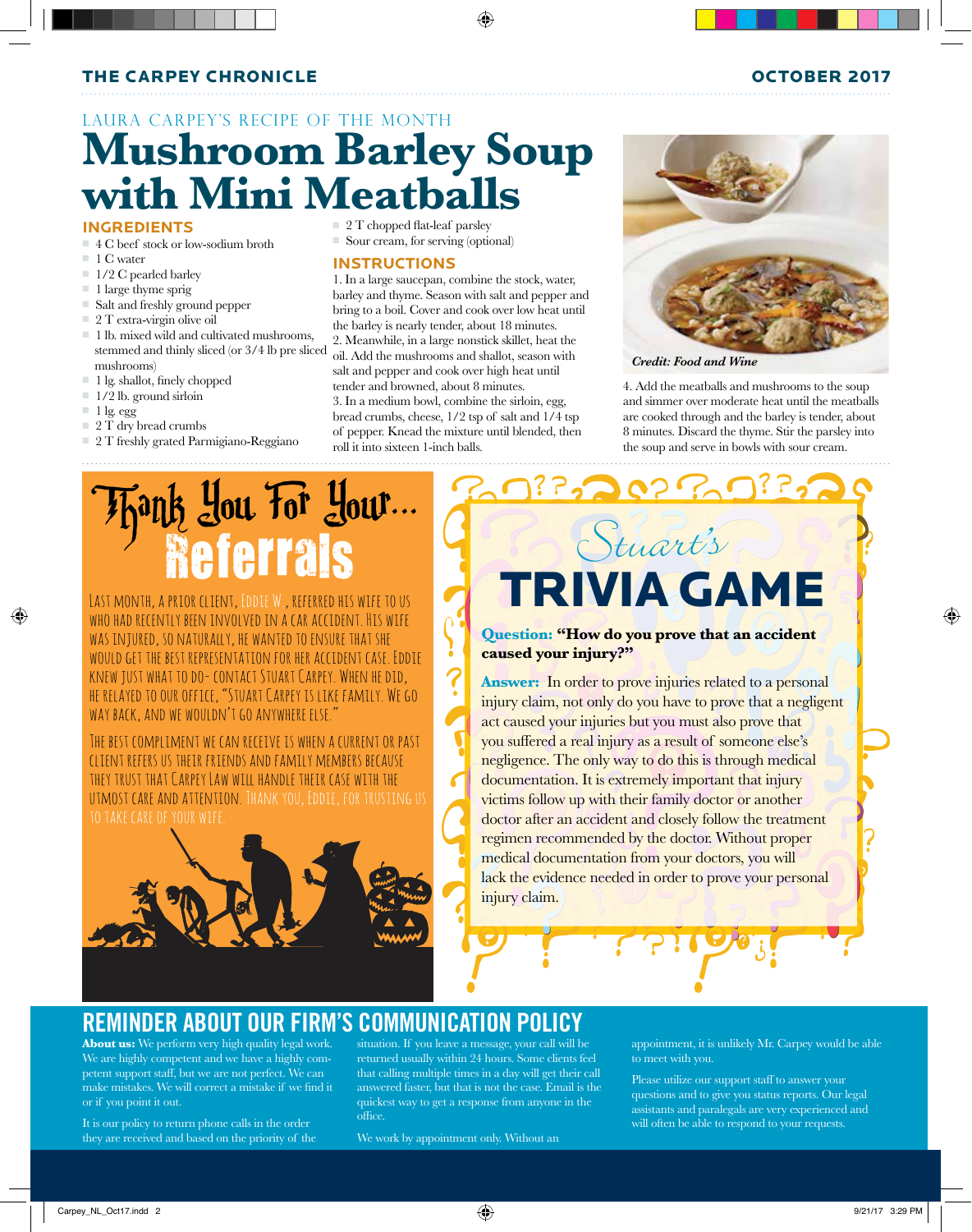

# PET HALLOW

Are you dressing up your adorable cat, loving pup, turtle, bird or other pet in a Halloween costume this year? If so, **enter them into our Pet Halloween Costume Contest for a chance to win a \$20 gift card to Target!** All you have to do is upload a picture of your pet in their Halloween costume to the Carpey Law Facebook page! Don't forget to tell us your pet's name! *(Look for the Pet Halloween Costume Contest Post on the Carpey Law Facebook Page, posted on October 1, 2017, and leave your photos and pet names in the comments section!)*

**Deadline to enter the contest is October 31, 2016. The winner will be announced on Facebook. We will contact you through Facebook if you win for an address to mail your gift card to.**



# **Lessons From Taylor Swift Sexual Assault Case**



Those of you who have followed the Taylor Swift sexual assault case were probably not surprised with how quickly the verdict came in. There were multiple reasons for why the jury of six women and two men returned a verdict in favor of Swift within just hours, but one of the main lessons to be learned from the case is:

## **CREDIBILITY IS KEY.**

The background of the case was a Denver radio host initiated a lawsuit against Swift, claiming that he was "defamed" by her, relating to an earlier incident involving a claim Swift made that the radio host had groped her under her skirt during a photo shoot.

Regardless of your opinion of her music, Swift has not been known to make false sexual harassment claims or to favor litigation as opposed to private resolution. In response to

the lawsuit, Swift counter-sued for sexual harassment, seeking damages in the amount of \$1. It was clear that her motivation was not money. In addition to not having monetary motivations, Swift bolstered her credibility by being able to produce key evidence that supported her claim, such as testimony from her mother and photographer, with whom Swift discussed the incident shortly after it happened. She also

had photos from the photo shoot which also supported her claim.

In contrast, the Denver radio host provided shifting explanations and failed to provide sufficient proof of his claims. For instance, he claimed to have spilled coffee on a computer containing "secret" recordings of a conversation he had with his employer about Swift's accusations.

Swift was thoroughly prepared, rock solid in her testimony and didn't waiver. **The lesson to be learned for anyone testifying as a party or a witness at a deposition or at trial is if you know the answer, say it, stick up for yourself and don't be swayed.** This radio host thought he could win a defamation case against Taylor Swift. Maybe he thought she would buckle as soon as he filed suit. He clearly underestimated the power of Swift's credibility.

## *(continued from page 1)* **Injury Case A Deeper Look Into The Process of the Personal**

- medical bills and reports, and records of wages lost.  $\blacksquare$  We will then send your medical records and other
- proofs to the insurance company.
- $\blacksquare$  We attempt to negotiate an out-of-court settlement. This can take at least several months.

#### **STAGE 3: Litigation & Trial**

- $\blacksquare$  If no settlement can be achieved, we file the ap propriate lawsuit.
- The defendant is served with our lawsuit papers and hires an attorney to respond.
- $\blacksquare$  We prepare written questions for the other side to answer. We take the deposition of the defendant and other witnesses.
- Discovery Phase: Both parties investigate the facts of the case and obtain all evidence
- $\blacksquare$  We produce to the defendant's attorney the pertinent data for the claim: medical bills, records, wage loss, tax returns.
- $\blacksquare$  We answer interrogatories and prepare you for your deposition, which we attend with you.
- $\blacksquare$  We prepare and take the case to trial/arbitration once the date is set by the court.

#### **STAGE 4: Settlement/Resolution of Your Case**

- $\blacksquare$  We confirm your medical bills and liens are paid/ resolved. We distribute settlement funds to you.
- \*Settlements can happen at any time during your case once your finish your medical care\*

If you've sustained injuries from an accident, whether it was a car accident, slip and fall, pedestrian accident, medical malpractice, etc., contact attorney Stuart Carpey. If he can't help you himself, he'll get you to someone who can.

⊕